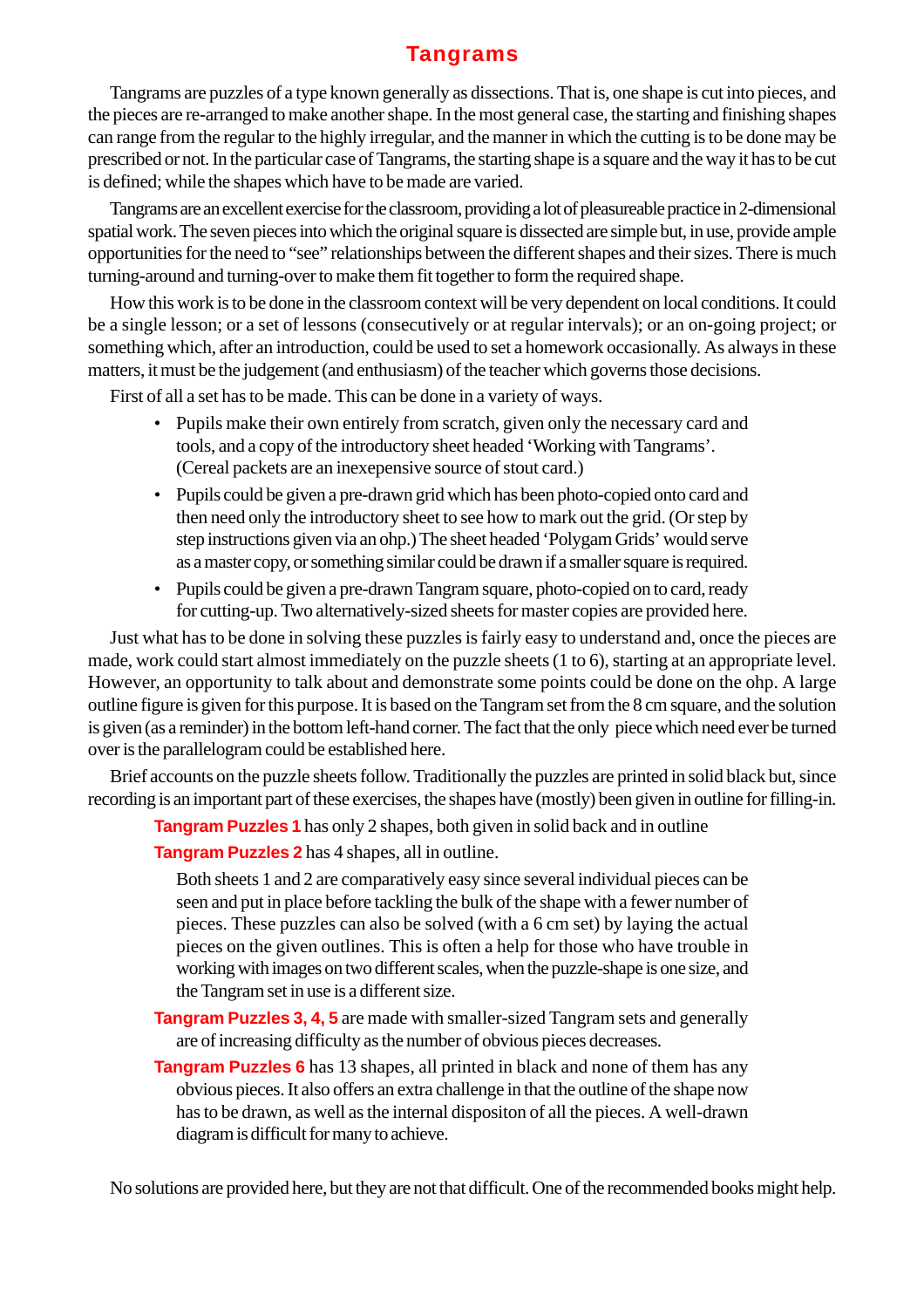Some ideas for projects or specific tasks (group or individual) are

- Form your name or initials in Tangrams.
- Design a particular letter, number or alphabet.
- Make a Tangram picture for some ordinary object (kettle, wheel-barrow, car, aeroplane . . . )
- Illustrate a story with Tangram pictures.
- Make a poster on some particular theme
	- (zoo, circus, theatre, sport . . . )

A point that does need making in connection with all of the above is the need to match the size of the Tangram (as measured by the edge-length of its original square) to the work being done for best-looking results. This is particularly necessary when making a collection for some purpose. A good example of what should be avoided is at the top of Tangram Puzzles 4. That rabbit and house would look ridiculous if put together in the same story!

Inventing Tangram shapes to show real-life objects is not easy. To overcome this and encourage work of the nature outlined above, it is recommended that some source of Tangram pictures is available. A useful book for this is

Tangrams 330 Puzzles by Ronald Read, Dover Publications. ISBN 04862 14834

There are also several sites on this topic to be found on the Web, and the best way of locating these is to go to **www.google.com/** (which is a search-engine) and ask for **tangrams** - it finds hundreds of sites!

The site at **http://www.geocities.com/TimesSquare/Arcade/1335/** provides lots of actual Tangram shapes as well as links to other sites. Finally, to see what can be done when Tangrams get animated go to **http://www.tygh.demon.co.uk/tan**

#### **Extensions and Variations**

As if all that were not enough, you can invent your own variation on the Tangram idea. Below are some examples of other ways in which the basic 4 by 4 grid can be marked and cut. The first four were made and marketed at some time under the names given. Note that the Tormentor has 8 pieces, the others have 7. Not surprisingly, many of the Tangram puzzles can also be solved with these. The Sixagram is a 6-piece dissection (of the 4 by 4 grid) which was invented in a classroom. The Cross Breaker is based on a 5 by 4 grid of squares (7 pieces again) and was also marketed commercially.

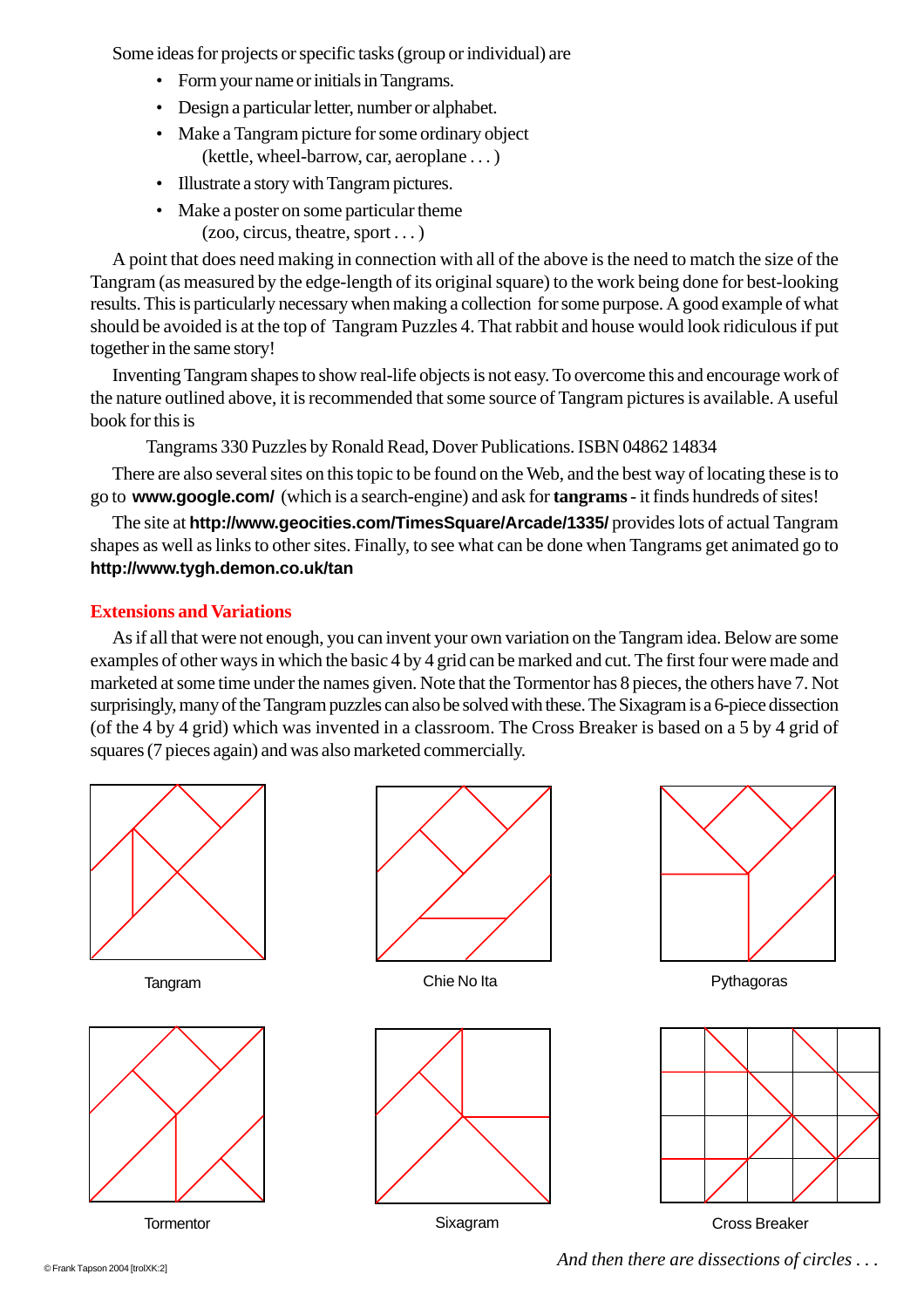### **Working with Tangrams**

#### **To make a set of Tangram pieces**

Use a piece of card.

On it mark out a square. An edge length of 6 or 8 cm is a good size to use.

Draw a 4 by 4 grid of squares inside the big square. Draw the lines lightly as these are only needed as guides.

Using these guide-lines, and with the diagram on the right as a pattern, draw in another set of lines. These are the cutting lines.

Cut the square up into 7 separate pieces. These 7 pieces are the full set of Tangrams.



The set of 7 (shown below) is made up of



A typical Tangram puzzle is shown on the left, where the 7 pieces have been used to make a picture of a yacht. Sometimes the picture is drawn in outline, as in the middle picture. No matter how it is presented, the puzzle is to find out how the 7 pieces were arranged. The solution is shown on the right. Remember that ALL 7 pieces **must** be used to make the picture.

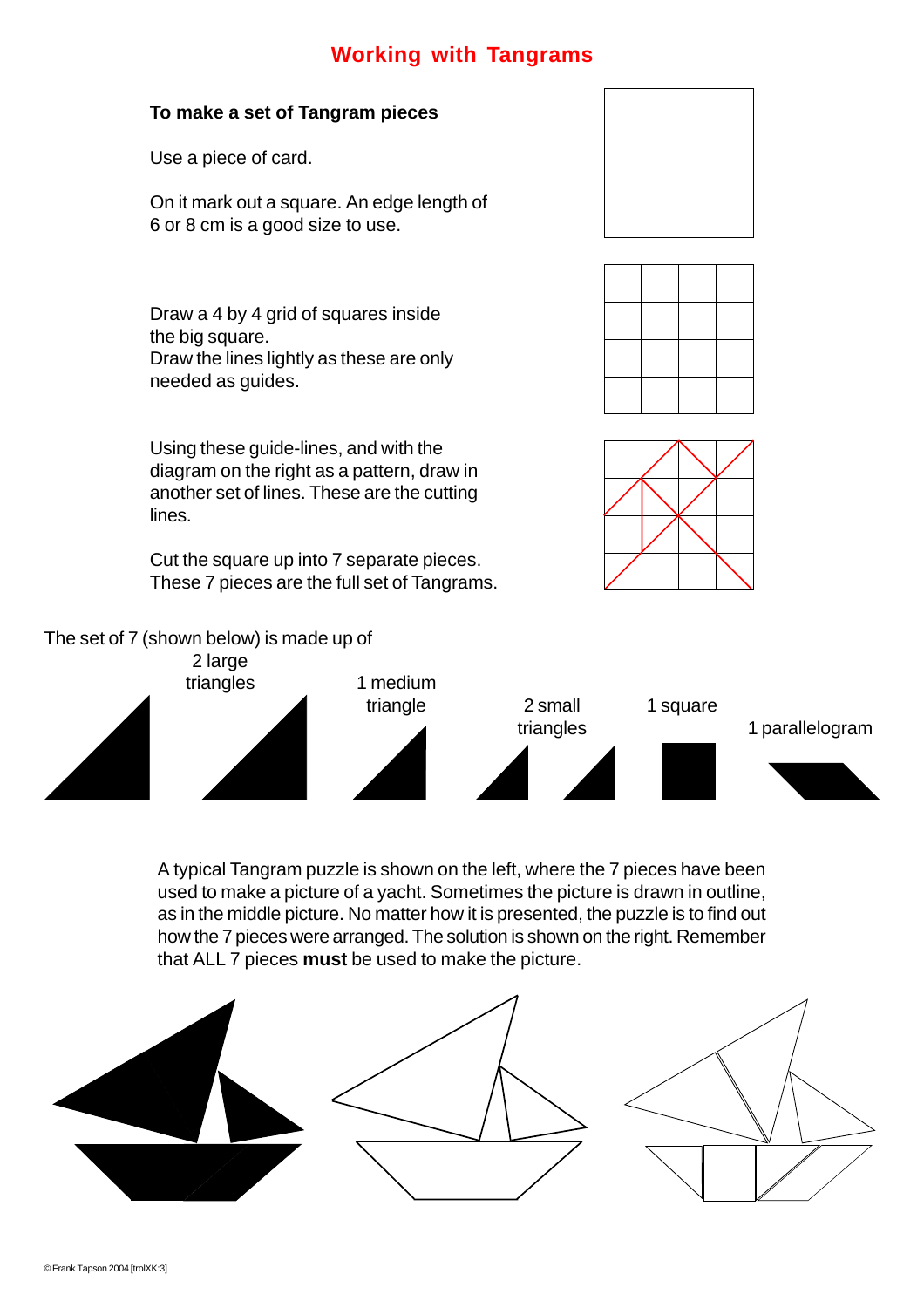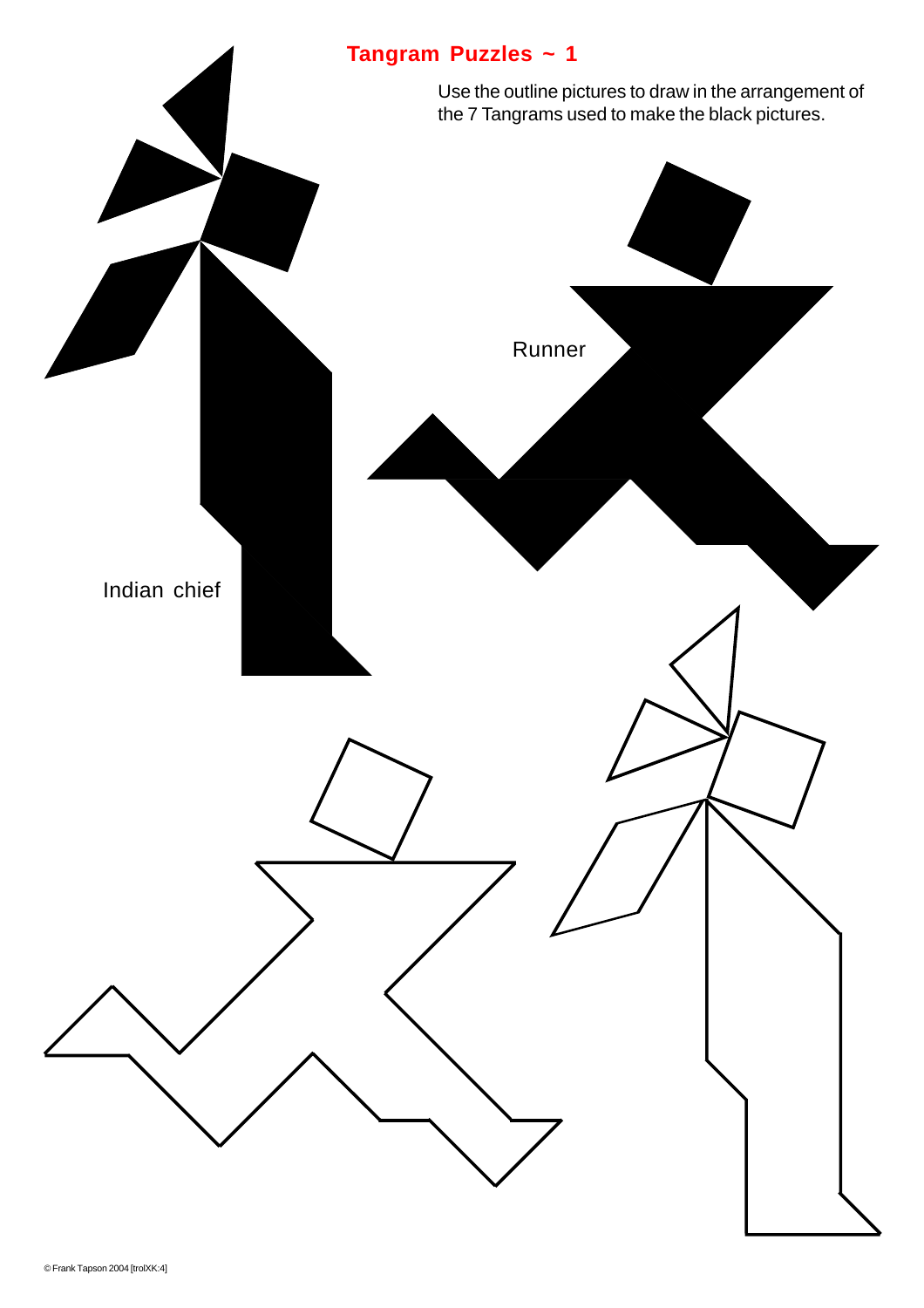

Lady with handkerchief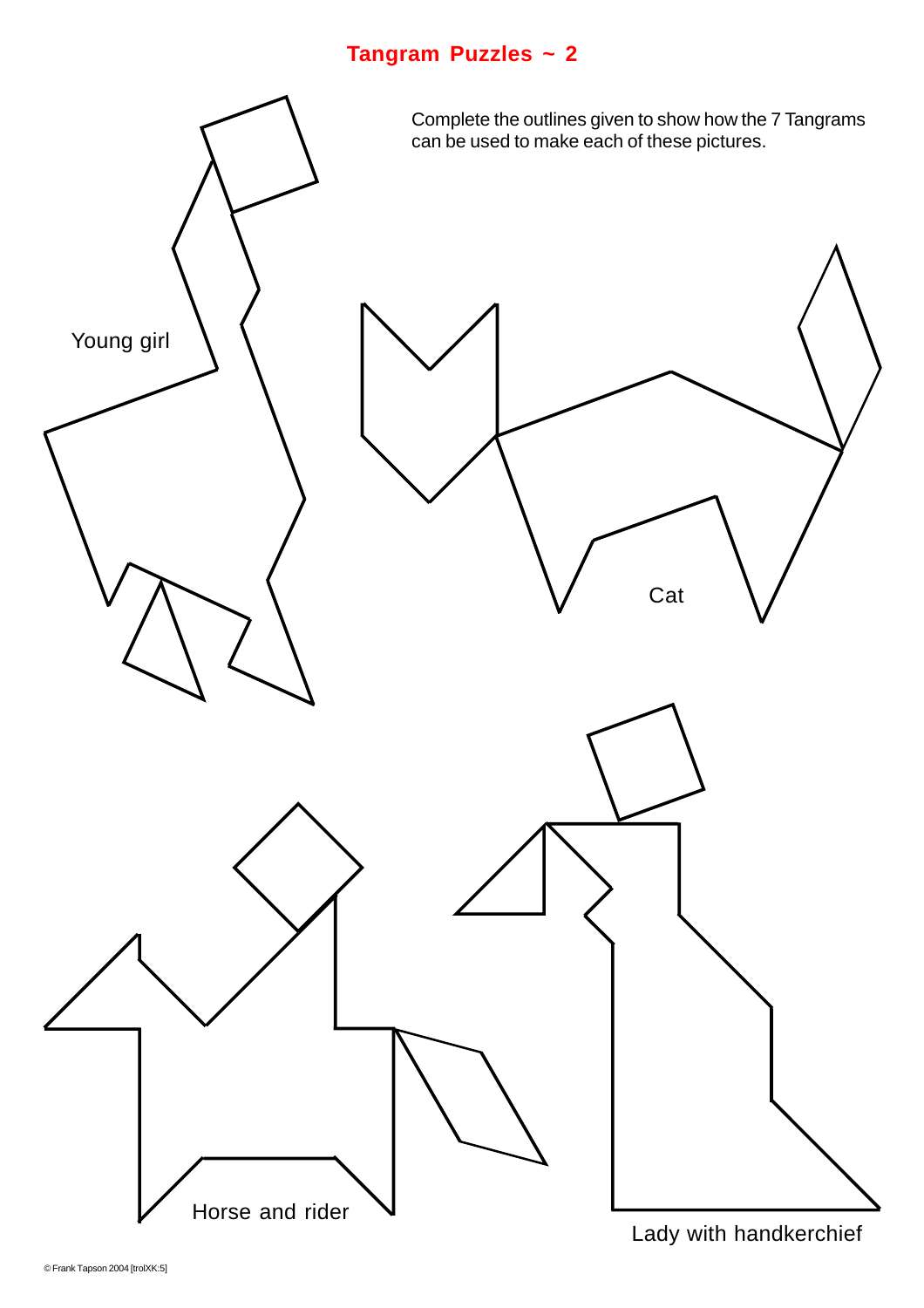

Complete the outlines given to show how the 7 Tangrams can be used to make each of these pictures.

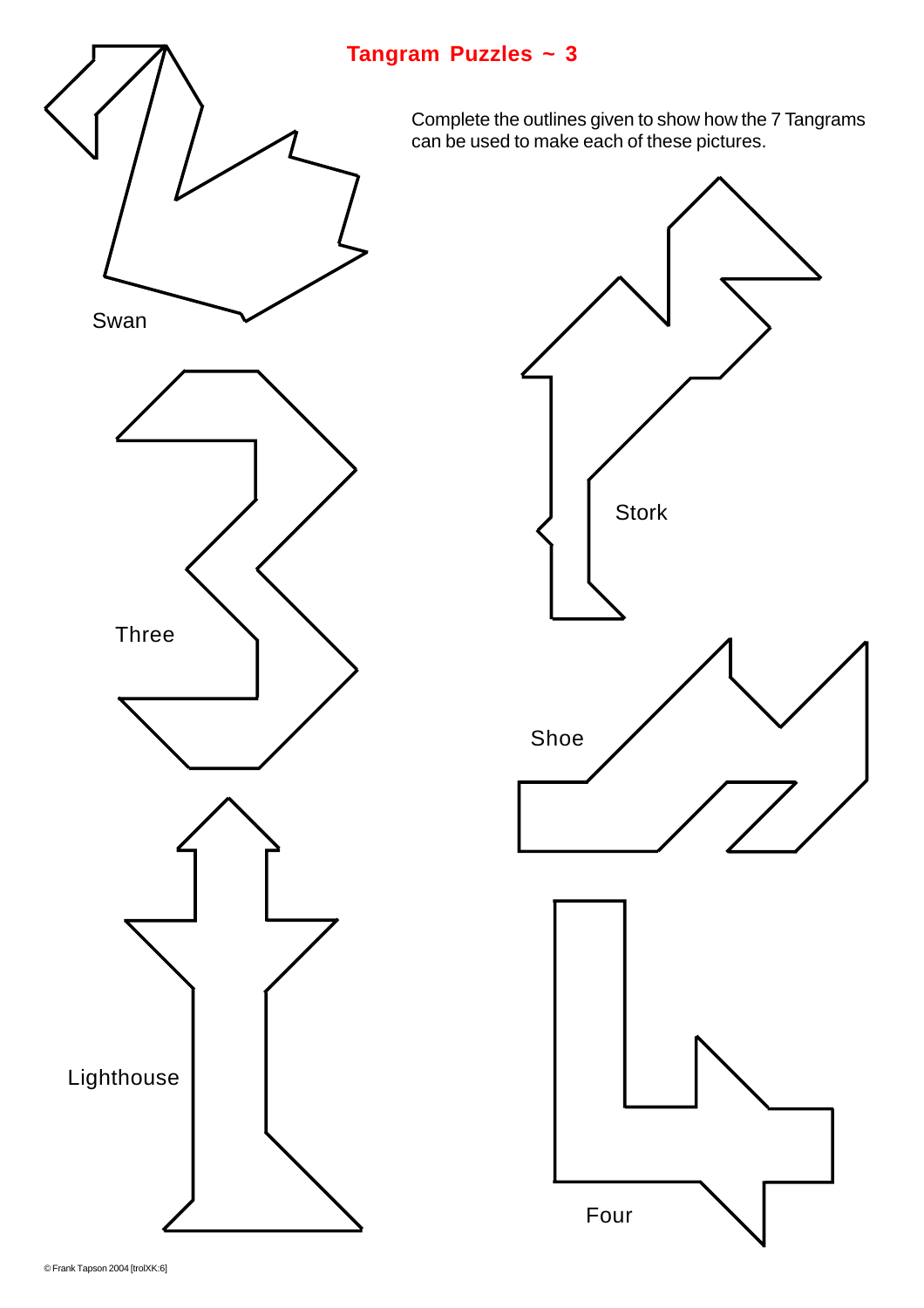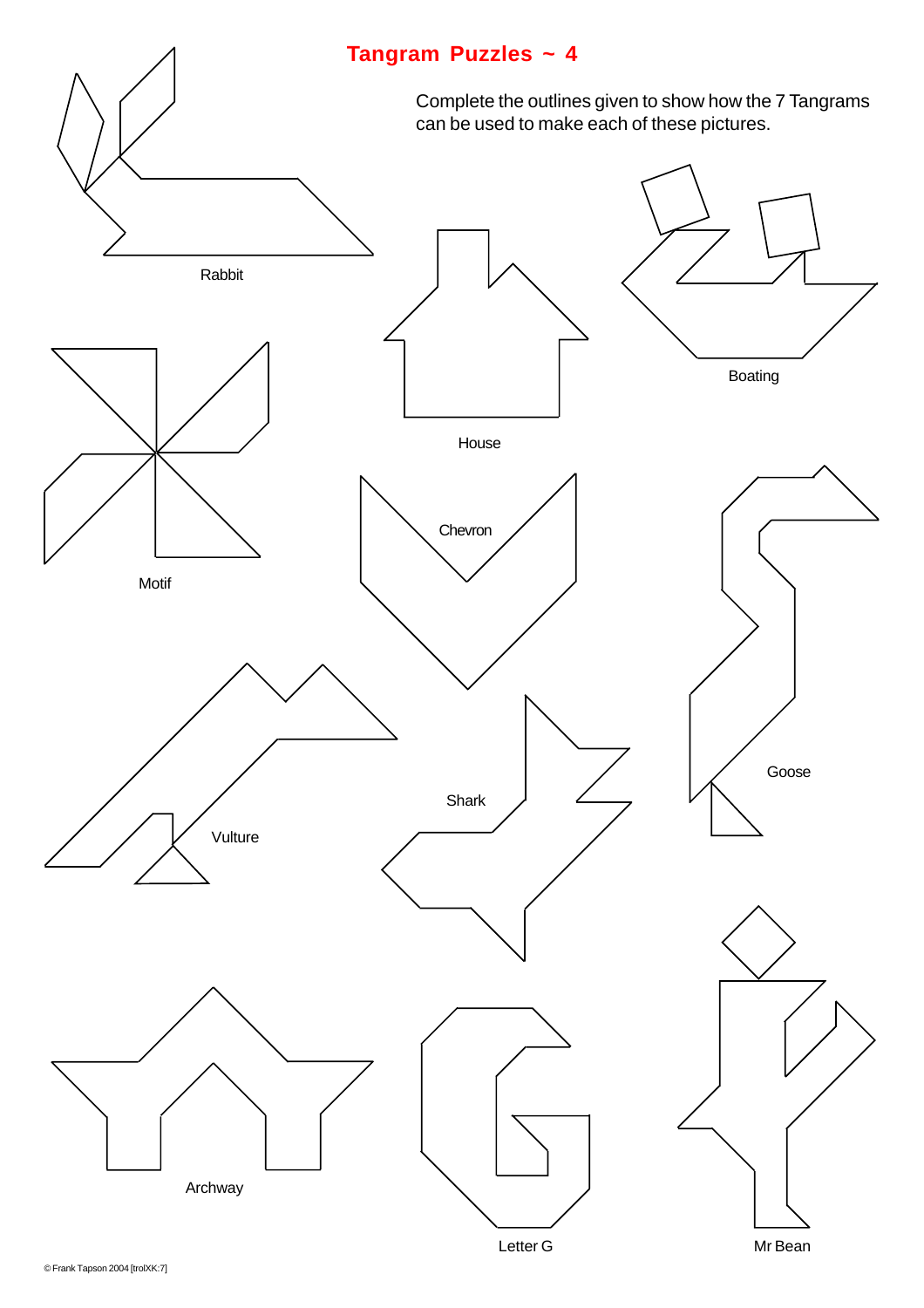Each of the separate shapes in the pairs given here **must** use ALL of the 7 Tangram pieces.

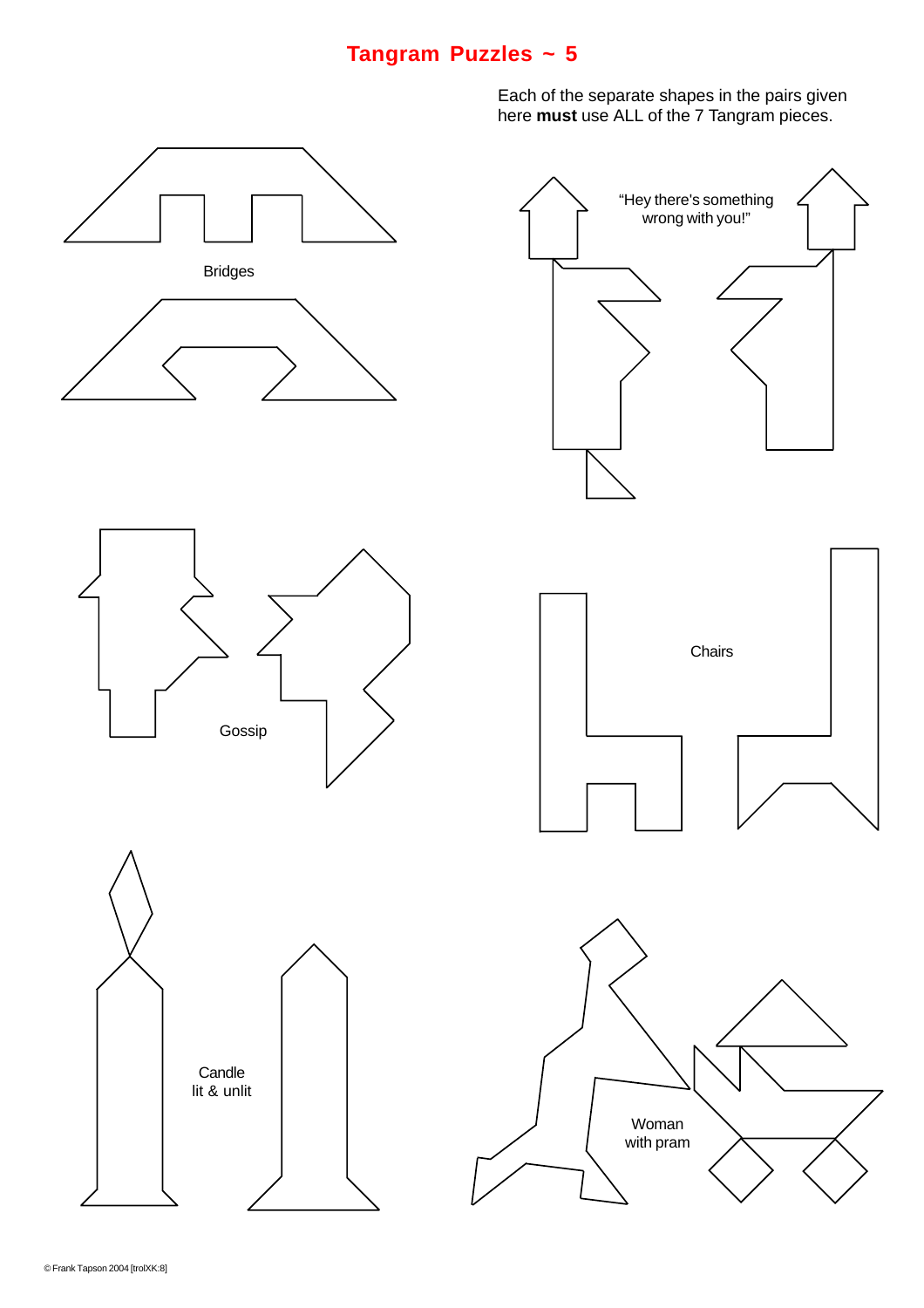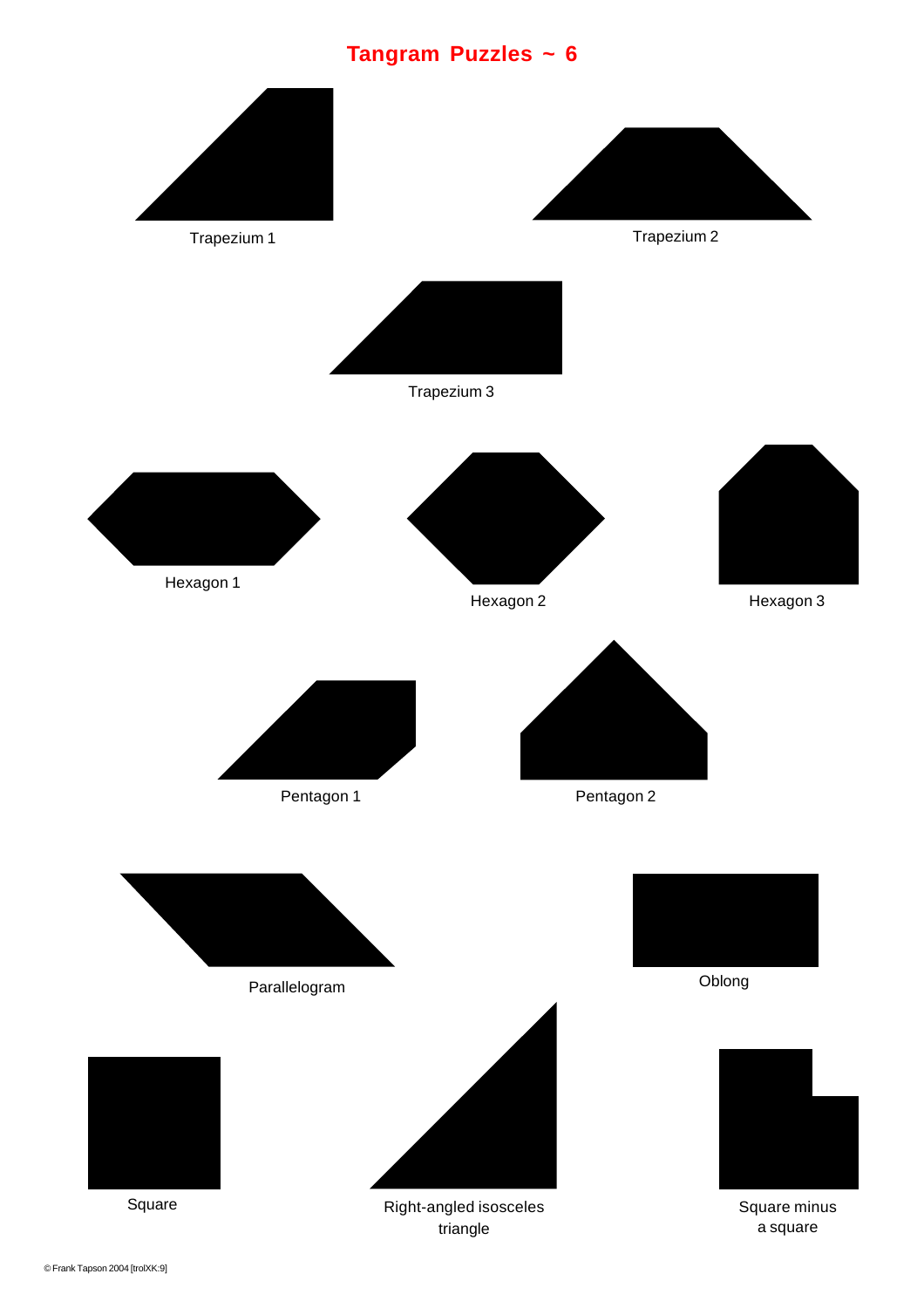# Polygram Grids

|  | . — .       | $=$ $=$ $=$ |  |  |  |                   |    |  |  |
|--|-------------|-------------|--|--|--|-------------------|----|--|--|
|  |             | ---+----    |  |  |  | $  -$             |    |  |  |
|  |             |             |  |  |  |                   |    |  |  |
|  |             |             |  |  |  |                   |    |  |  |
|  |             |             |  |  |  |                   |    |  |  |
|  | $+----+-$   | $  -$       |  |  |  | ---               | т. |  |  |
|  | $---$       | $---$ -     |  |  |  | $\cdot$ $  \cdot$ |    |  |  |
|  |             |             |  |  |  |                   |    |  |  |
|  |             |             |  |  |  |                   |    |  |  |
|  |             |             |  |  |  |                   |    |  |  |
|  | $=$ $-$     |             |  |  |  |                   |    |  |  |
|  |             | - - -       |  |  |  | $-$               |    |  |  |
|  | $\cdot$ $-$ |             |  |  |  |                   |    |  |  |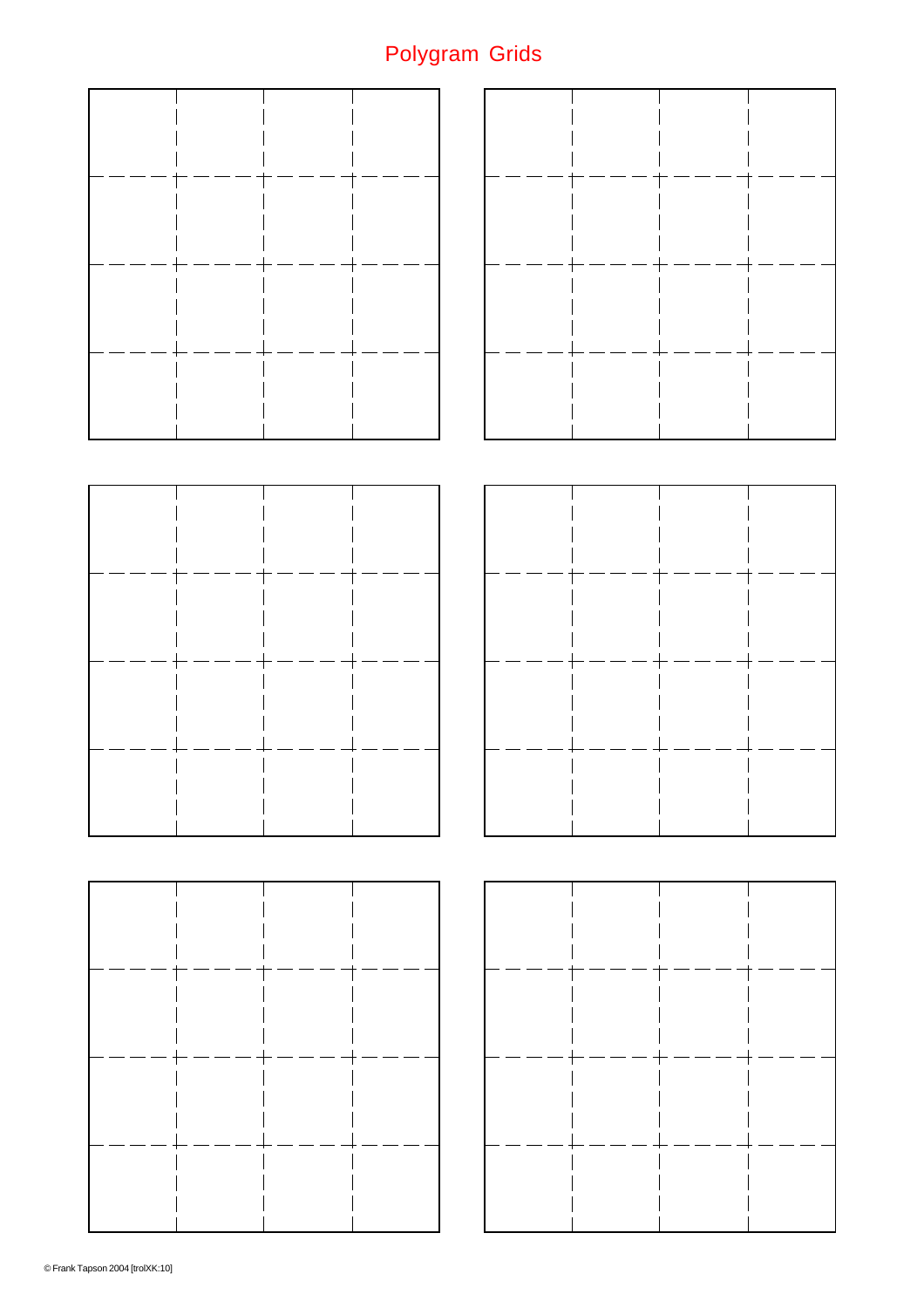# Tangrams (8 cm set)











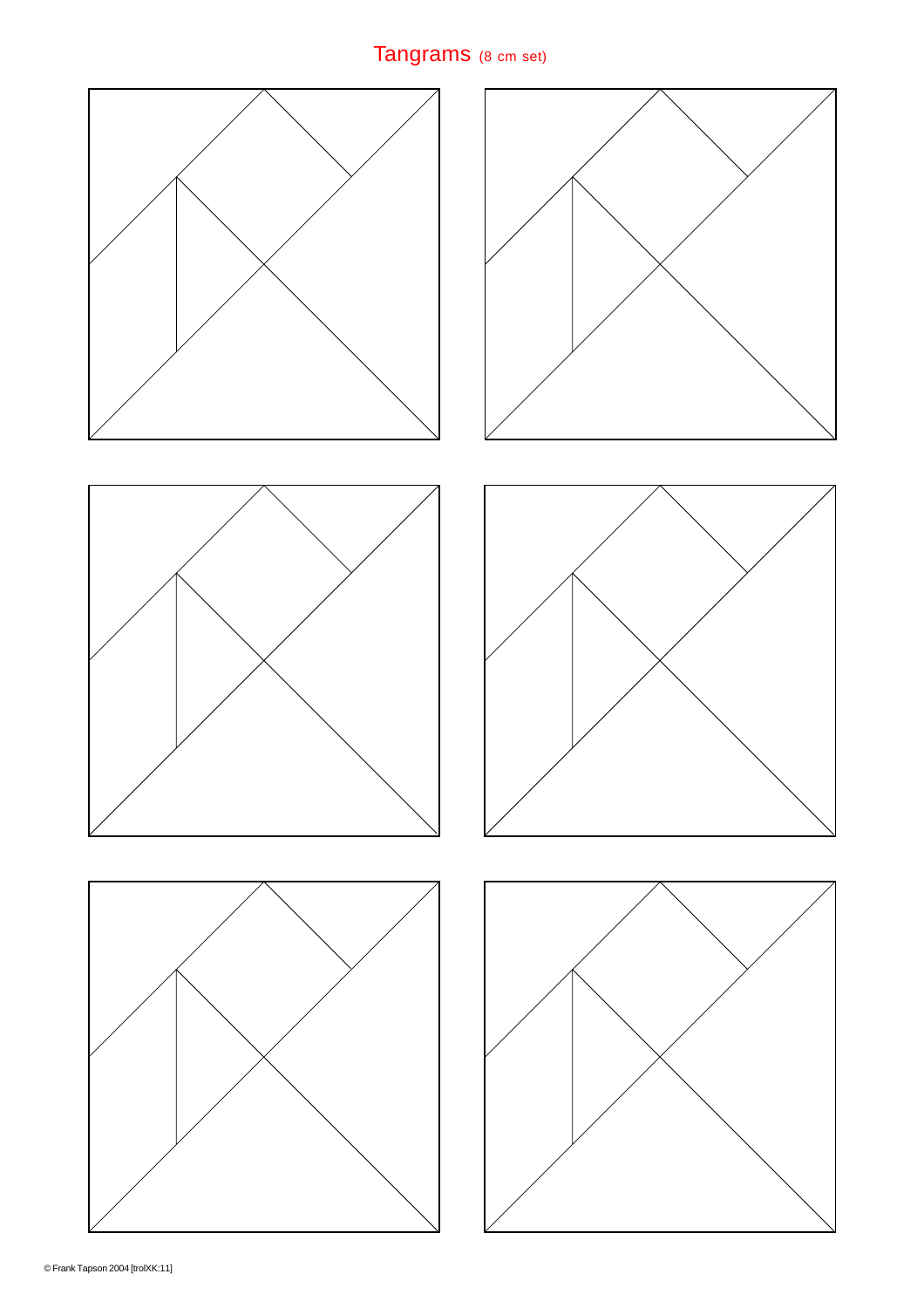# Tangrams (6 cm set)



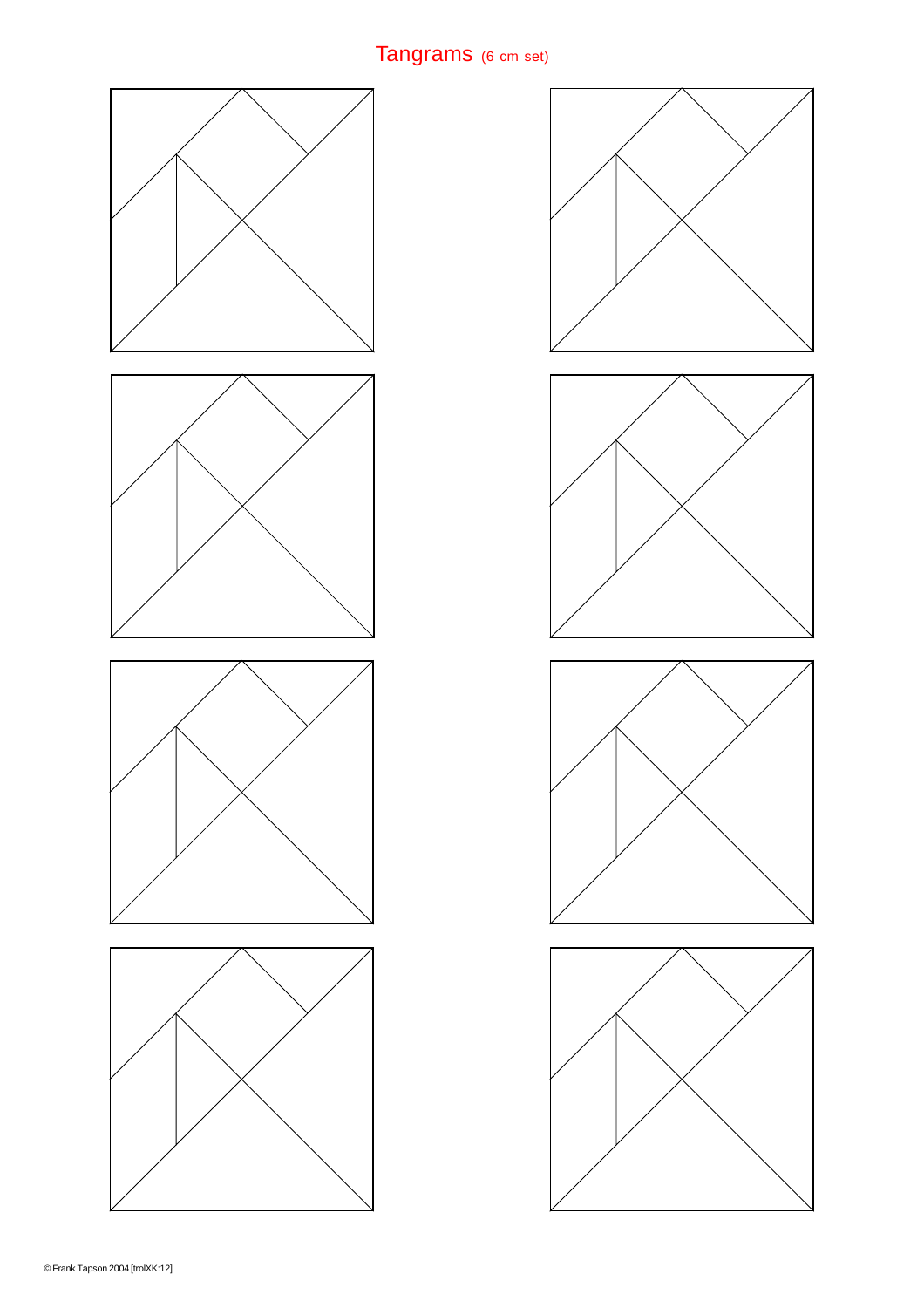# **Polygram Grid**

|                                | $\overline{\phantom{0}}$ | . .<br>$-$<br>$\overline{\phantom{0}}$                 |  |
|--------------------------------|--------------------------|--------------------------------------------------------|--|
|                                | – –                      |                                                        |  |
|                                |                          |                                                        |  |
|                                |                          |                                                        |  |
|                                |                          |                                                        |  |
| $\overline{\phantom{0}}$<br>Ĭ. | L,                       | $\mathsf{I}-$<br>$\overline{\phantom{0}}$<br>- -<br>ц, |  |
|                                |                          |                                                        |  |